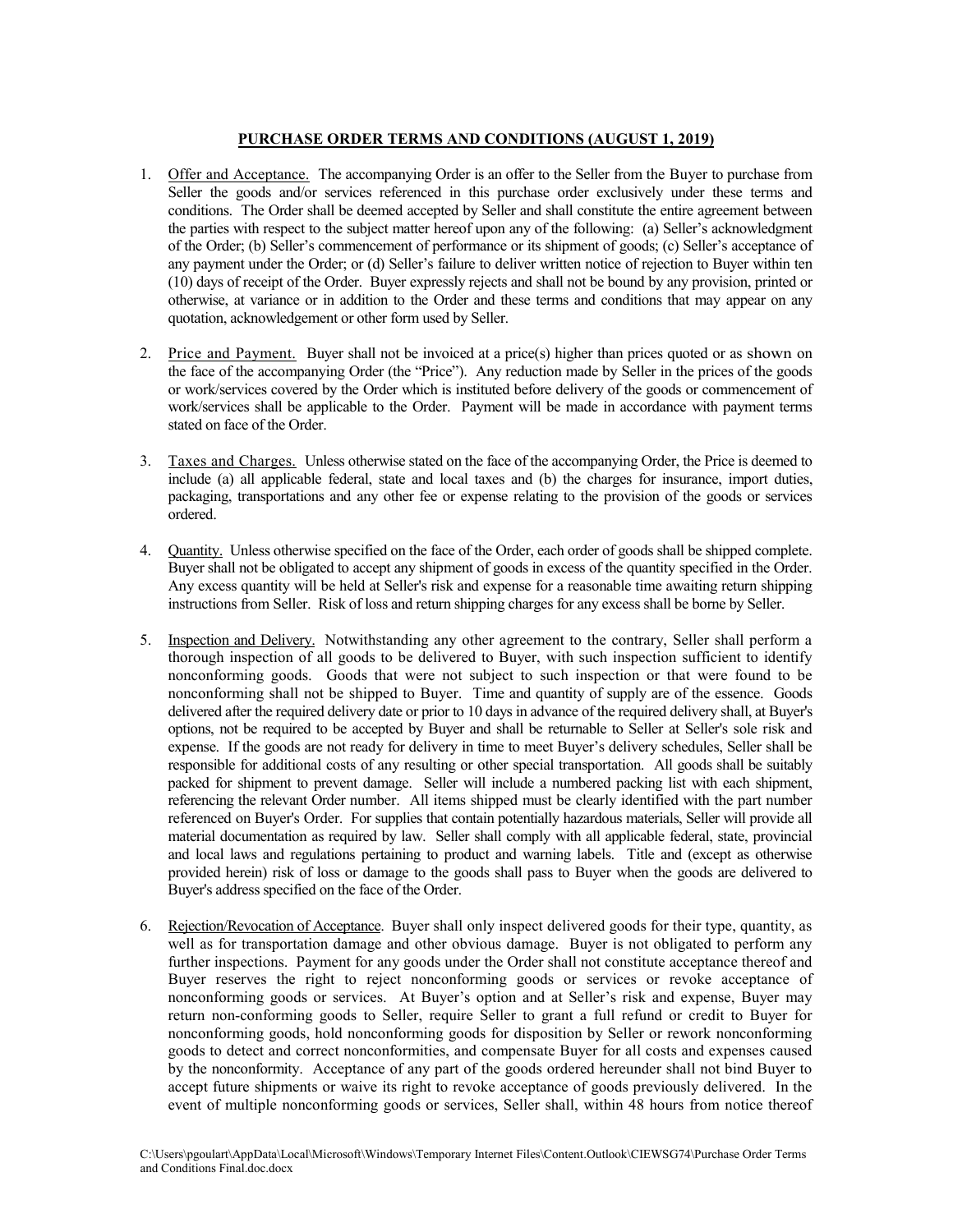by Buyer, submit a written corrective action report to Buyer. Such report shall identify the root cause of the nonconformance, identity of affected goods and services, and a corrective action plan, for Buyer's review and approval.

- 7. Changes. Buyer reserves the right at any time prior to the delivery date of the goods or services to make changes to the drawings, designs or specifications of the goods ordered, the method of packing and shipping, the time, place or method of delivery, the quantity of goods ordered or the work covered hereby. If any such change causes an increase or decrease in the cost of performance or the time required for performance of the Order, an equitable adjustment shall be made and the Order shall be modified in writing accordingly. Seller shall be deemed to have waived any claim for adjustment for performance of the change if it does not provide written notice of such claim to Buyer within 7 days from the receipt by Seller of notification of the change.
- 8. Warranty.With respect to goods supplied under the Order, Seller warrants for the longer of: (i) three (3) years following Buyer's acceptance of goods, (ii) for the duration of Buyer's warranty for the goods (in the event of a re-sale of the goods) or for Buyer's goods into which the goods are incorporated, (iii) such other time period specified on the accompanying Order, that the goods: (a) shall conform to the specifications as provided on the quotation or the accompanying Order, (b) shall be free of any liens or encumbrances, (c) shall be of new material and good workmanship, merchantable and free from defects, and (d) shall be fit for the purposes intended. In the event Seller breaches any warranty with respect to goods, Seller shall promptly remove any liens and encumbrances, shall repair or replace the defective or nonconforming goods at no cost to Buyer. In the event Seller does not repair or replace the defective or nonconforming goods, Seller shall refund the Price to Buyer and thereupon shall be entitled to retain the defective or nonconforming goods.

With respect to services supplied under the Order, Seller warrants for the longer of: (i) three (3) years following the completion of the services; or (ii) such other time period specified on the quotation or accompanying Order, that the services and/or any deliverable items or work product in connection with services shall: (a) conform to the description of the services ordered and (b) be performed in a professional manner conforming to the highest industry standards for performance of such services. Under this warranty, Seller shall promptly correct all defects at no cost to Buyer.

The foregoing warranties shall run to Buyer, its successors and assigns, and to Buyer's customers in the event of resale or incorporation into Buyer's products. In the event of breach of warranty, Seller shall be entitled to all rights and remedies available at law, including but not limited to credit, replacement or repair of defective goods at Buyer's option, costs of removal of the goods from any component, assembly or system into which the goods may have been incorporated, and reinstallation of nondefective goods, and cost of return of the goods. Seller shall also reimburse Buyer for any incidental and consequential damages caused by such nonconforming goods including, but not limited to costs, expenses and losses incurred by Buyer: (a) in inspecting, sorting, repairing or replacing such goods; (b) resulting from any production interruptions; (c) conducting any recall campaigns or other corrective actions; and (d) claims for personal injury or property damage.

- 9. Setoff. Upon notice to Seller, Buyer may deduct from the amount due Seller under the Order, damages for any breach of the Order or amounts otherwise due Buyer from Seller or Seller's parent, affiliates or subsidiaries, irrespective of whether deduction is related to the goods or work/services covered by the Order.
- 10. Termination and Breach. Buyer may at any time and without any liability, whether or not Seller is in breach hereof, terminate the Order in whole or in part by written notice or verbal notice confirmed in writing. If the Order is terminated without breach by Seller, Seller shall be entitled solely to reimbursement of direct, reasonable costs as determined by Buyer upon receipt of a written claim by Seller, with documentation supporting Seller's claim. In no event shall any reimbursement to Seller exceed the Price. If Seller fails to provide a written claim within 30 days of the date of termination, Seller forfeits any claim for reimbursement.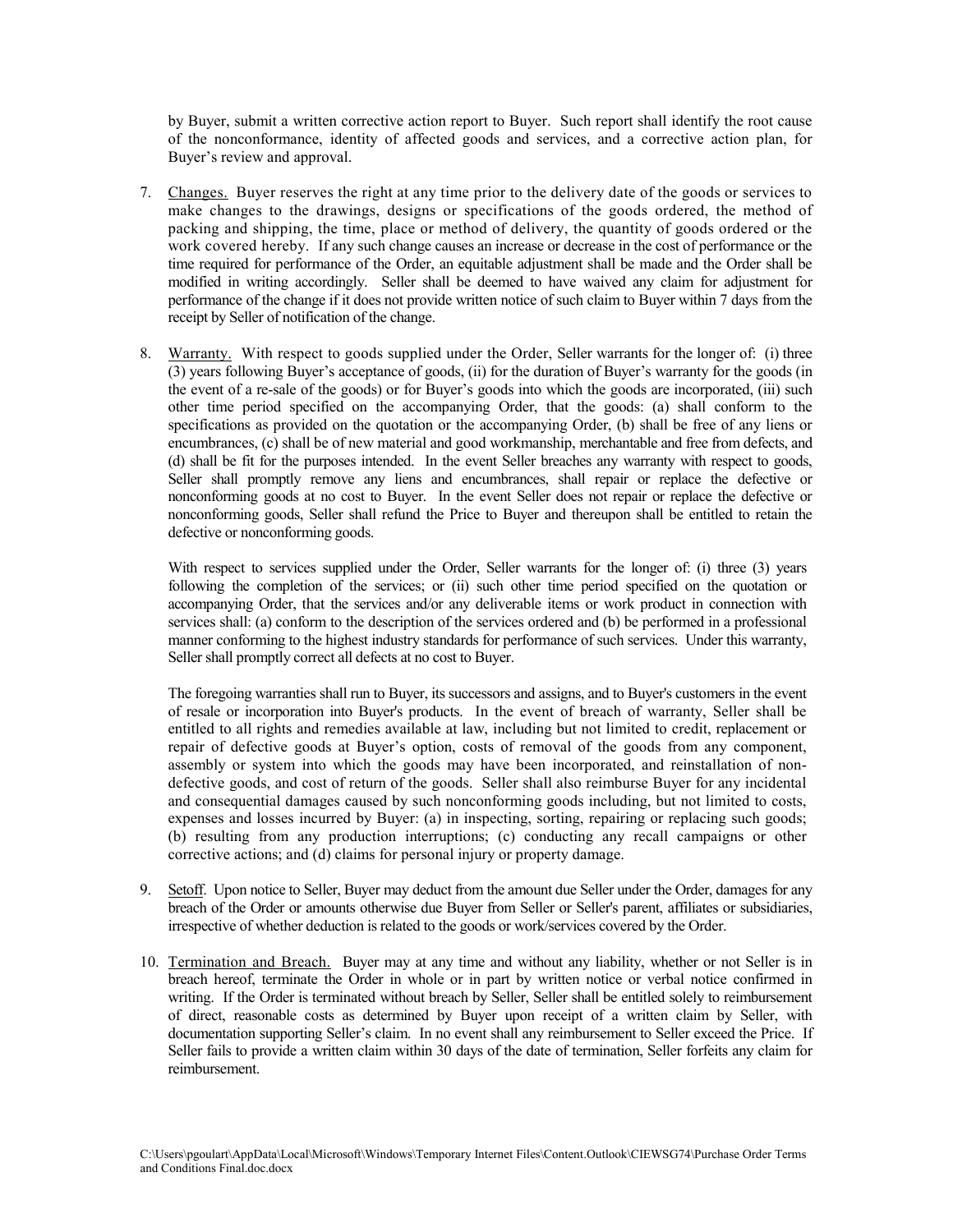If the Order is terminated by Buyer for Seller's breach, including, but not limited to Seller's delay in delivery of the goods or performance of work/services, Buyer shall be entitled to pursue cumulatively against Seller any or all available remedies under the Order, or at law or equity, and Seller shall not be entitled to any reimbursement for the termination.

- 11. Limitation of Buyer's Liability. IN NO EVENT, REGARDLESS OF THE FORM OF THE CAUSE OF ACTION, THE CLAIMS ASSERTED, OR THE PERSON ASSERTING SUCH CLAIMS, SHALL BUYER'S LIABILITY IN THE AGGREGATE FOR ALL SUCH MATTERS, EXCEED THE PRICE PAID BY BUYER UNDER THE ORDER, AND SELLER WAIVES ANY CLAIM TO ANY OTHER DAMAGES OR REMEDIES UNDER ANY CAUSE OF ACTION. SELLER AGREES THAT BUYER SHALL NOT BE LIABLE FOR INCIDENTAL OR CONSEQUENTIAL DAMAGES INCLUDING, BUT NOT LIMITED TO, LOSS OF ANTICIPATED PROFITS, LOSS OF USE, LOSS OF REVENUE, COST OF CAPITAL, FINES, PENALTIES AND THE LIKE, ENVIRONMENTAL LIABILITY AND DAMAGE, INJURY OR LOSS TO OTHER PROPERTY OR EQUIPMENT OR FOR PERSONAL INJURIES TO SELLER'S EMPLOYEES OR THIRD PARTIES. CLAIMS MUST BE MADE TO BUYER WITHIN A PERIOD OF TWELVE (12) MONTHS FROM THE DATE OF THE OCCURRENCE OF THE EVENT GIVING RISE TO THE DAMAGE, OR THE CLAIM IS FORFEITED.
- 12. Assignment/Subcontracting. Seller shall not (a) assign the Order, any interest herein or any rights hereunder; or (b) subcontract any obligation to be performed hereunder, without the prior written consent of Buyer.
- 13. Intellectual Property. All intellectual property owned by Buyer prior to the Order or developed by Buyer independent of Seller shall remain Buyer's property. Nothing in the Order or these terms and conditions shall be construed as granting Seller any rights to Buyer's intellectual property. All intellectual property developed, made or conceived, or actually or constructively reduced to practice pursuant to the Order shall be owned by Buyer. All intellectual property or portions thereof that are included within the definition of a "work made for hire" under the U.S. Copyright Act will be considered a "work made for hire" and Buyer will be deemed the sole author and owner of any such works. Seller agrees to execute whatever documents may be reasonably requested by Buyer to evidence such ownership.
- 14. Non-Circumvention. If, during the Restricted Period (as defined herein), Seller, on behalf of itself or others, directly or indirectly supplies, manufactures, distributes, offers, promotes, designs, modifies, handles or sells any goods or services to any Customer (as defined herein), Seller shall pay to Buyer a commission of 7% of the sale price of the goods or services sold to that Customer for the life of the program, as well as 7% of the sale price of all future goods and services sold to that Customer. For purposes of these terms and conditions, the "Restricted Period" shall mean the period ending upon the latter of ten (10) years following the date hereof or five (5) years following the date of the last purchase by Buyer or any of its affiliates from Seller; provided, however, that in the event of a breach of this Section 14, then the Restricted Period shall be tolled and extended as long as such breach or any other breach continues. For purposes of these terms and conditions, a "Customer" shall be any customer of Buyer disclosed to Seller by Buyer or otherwise known to Seller through Buyer.
- 15. Special Products. Unless otherwise provided on the face of the Order, any drawings, special dies, tools, patterns or equipment required for the manufacture of goods shall be furnished by Seller and at no cost to Buyer. Buyer, at its option may reimburse Seller for Seller's reasonable cost for such drawings, dies, tools or patterns, and shall, as a result become the owner and entitled to possession of same upon Buyer's request therefore. In the event of Seller's breach, including, but not limited to Seller's delay in delivery of the goods or performance of work/services, Buyer shall be entitled to a full refund of any payments made to Seller for drawings, dies, tools, patterns or equipment. Seller waives any lien or other rights that Seller might otherwise have on any of Buyer's property, for work performed on or with such property, or otherwise.
- 16. Tools. All tools, dies, patterns, molds, gauges, jibs, fixtures and the like furnished or specifically paid for by Buyer for Seller's execution of the Order shall be the property of Buyer, shall be subject to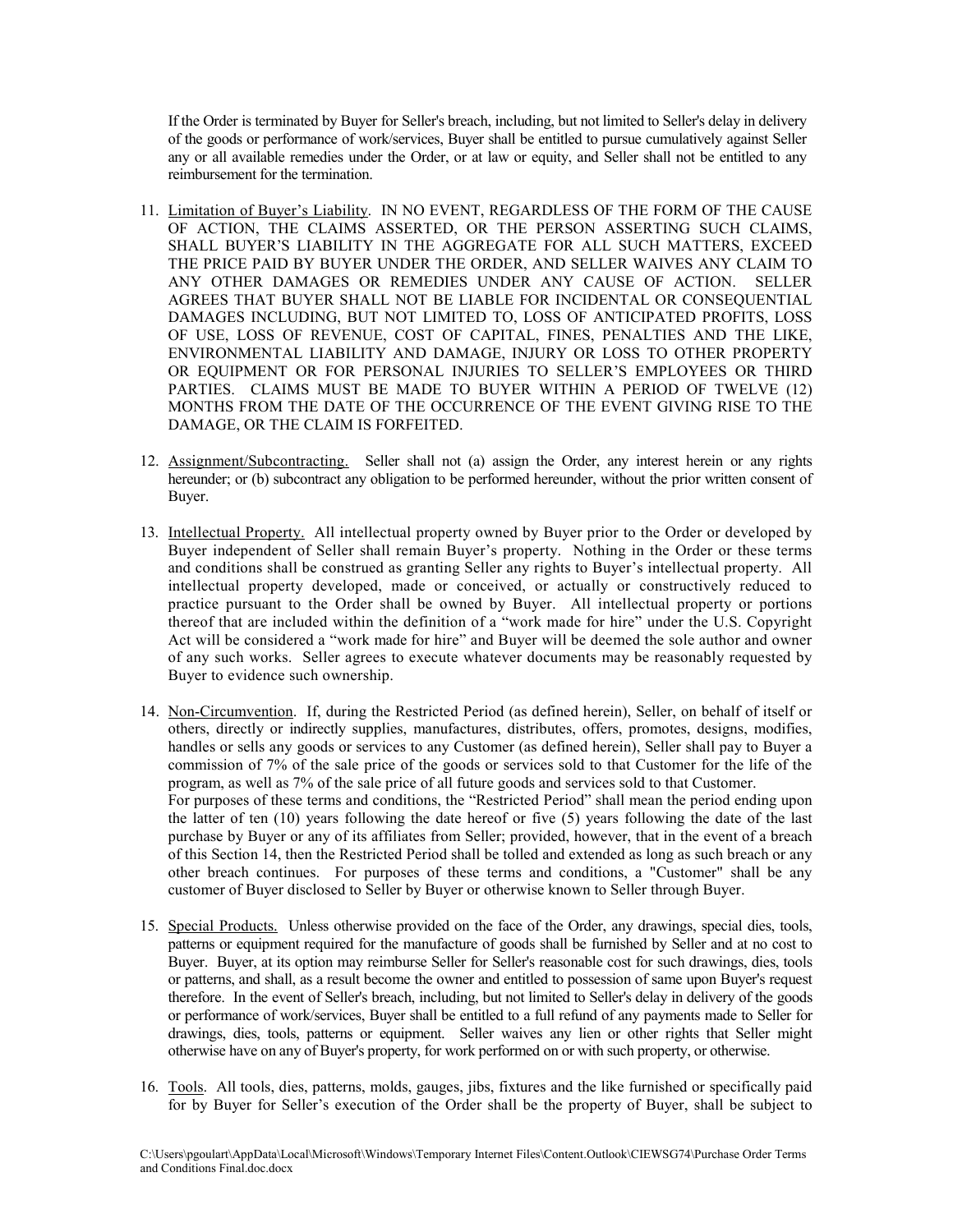removal at any time without additional cost upon demand by Buyer, shall be used only in filling orders from Buyer, shall be kept separate from other materials or tools and shall be identified as the property of Buyer. Seller assumes all responsibility for loss or damage, with the exception of normal wear or tear, and agrees to maintain such equipment and keep it in satisfactory working condition at its sole cost and expense. Seller waives any liens on such equipment.

- 17. Material. Any material supplied by Buyer for use on the Order, on other than a charge basis, shall be deemed as held by Seller on consignment; and Seller agrees to pay for all such materials spoiled, or not otherwise satisfactorily accounted for, and to keep such material (a) fully insured at Seller's cost for benefit of Buyer and (b) separate from other materials and identified as the property of Buyer.
- 18. Right of Entry. Buyer and regulatory authorities have the right to access Seller's facilities and that of Seller's sub tier suppliers to review parts, materials, processes, tooling, equipment and any other items involved in the Order and all applicable records.
- 19. Document Retention. Supplier will maintain all records generated as a result of the Order for a minimum of (5) years. Examples of records include first article inspection report, final inspection  $\&$ test reports and manufacturing inspection reports.
- 20. Age Sensitive Material. Certificate of conformance for age sensitive material shall contain the following as a minimum: date of manufacturing, shelf life expiration date and storage conditions to achieve shelf life, if not stated on normal package. Shipments with less than 75% remaining shelf life are not acceptable.
- 21. Indemnification. Seller shall indemnify, defend and save Buyer and Buyer's parent, any affiliate or subsidiary of Buyer, ("Buyer's Affiliates") and/or their customers harmless against any loss damage, liability or claim attributable to the possession, use or transfer of the goods or the performance of services, (including without limitation, costs and attorneys; fees in connection therewith) that may be suffered by and/or be subject of a claim against Buyer or Buyer's Affiliates and/or their customers, including, without limitation any loss, damage, liability or claim arising from injury or death to persons or damage to property. In addition, Seller shall indemnify, defend and save Buyer and Buyer's parent, any affiliate or subsidiary of Buyer, ("Buyer's Affiliates") and/or their customers harmless against any claim, suit, action, or proceeding which alleges that any goods or services provided by Seller pursuant to the Order infringe any patent, trademark, copyright, trade secret or other proprietary right owned by a third party. Seller agrees to indemnify Buyer against any and all expenses, losses, royalties, lost profits and damages, including court cost and attorney's fees, resulting from such claim, suit, action or proceeding, including any settlement, decree or judgment entered therein. Buyer may at its option, be represented and actively participate through its own counsel in any such claim, suit or proceeding, including any settlement, decree or judgment entered therein. Seller's obligations pursuant to this Section shall survive the completion of performance and expiration or termination of the Order.
- 22. Conduct of Business. Seller shall observe the following principles for the ethical conduct of business which are based on the UN Global Compact's ten principles in the areas of human rights, labor, the environment and anti-corruption, the Universal Declaration of Human Rights of the United Nations as well as the OECD Guidelines for Multinational Enterprises: (i) Compliance with all applicable local, national and international laws and regulations; (ii) no tolerance of corruption and bribery; (iii) respect of the human rights of employees, in particular to promote equal opportunities for and treatments of employees irrespective of skin color, race, nationality, social background, disabilities, sexual orientation, political or religious conviction, sex or age; (iv) no tolerance of forbidden child labor and of forced labor; (v) compliance with the applicable legal requirements regarding environmental protection; (vi) taking responsibility for health and safety of his employees and (vii) adhering to existing competition laws, in particular antitrust laws.

Seller has or will implement business processes to secure observance of the principles outlined in this Section. Further Seller will use reasonable means to ensure that its affiliates, suppliers, their subsuppliers and service providers, also comply with the principles outlined in this Section.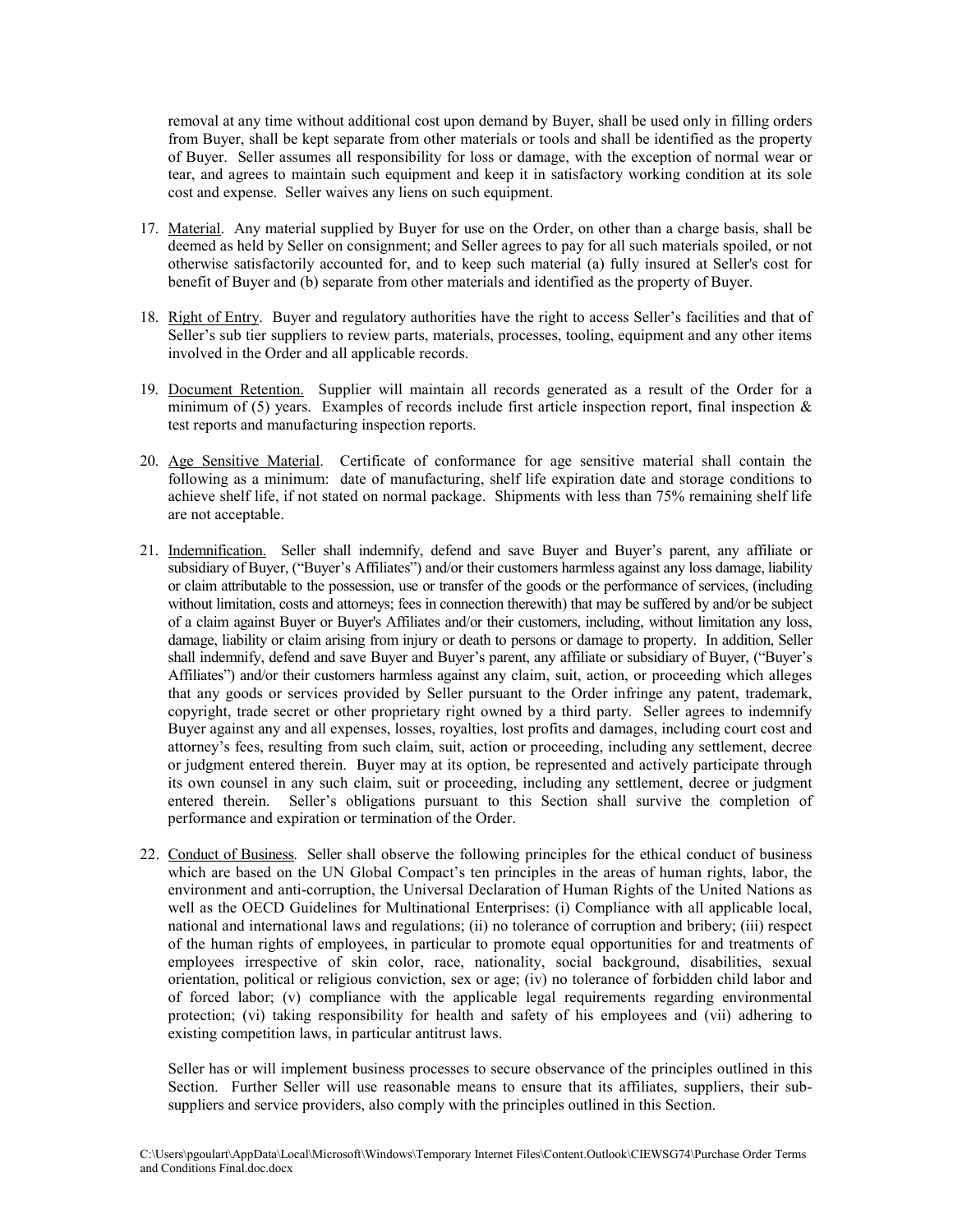- 23. Insurance. Seller shall, prior to commencement of performance, obtain the following types of insurance and minimum coverage amounts: (a) statutory worker's compensation coverage for the State in which the Order is to be performed; (b) employers liability with limits of not less than \$1 Million (each accident, disease- each employee, disease-policy limit); (c) commercial general liability, covering liability arising from premises, operations, independent contractors, products/completed operations, personal injury and advertising injury, and liability assumed under an insurance contract \$1 Million per occurrence, \$2 Million aggregate; (d) automobile liability, including non-owner automobile liability for both personal injury and property damage with limits of \$1 Million per occurrence, (e) professional liability coverage with limits of not less than \$1 Million per occurrence; and (f) umbrella liability coverage with a limit per occurrence and in the aggregate of no less than \$4 Million in excess of the commercial general liability, employer's liability, automobile liability and professional liability requirements set forth herein. Upon Buyer's request, Seller shall name Buyer as an additional insured under its policies. At Buyer's request, Seller shall provide a certificate of insurance affirming that Seller has obtained the insurance coverage required by this paragraph.
- 24. Laws and Regulations. Seller and its goods and services shall comply with applicable laws, rules, regulations orders conventions, ordinances or standards of the country of destination or which relate to the manufacture, labeling, transportation, exportation, importation, licensing, approval or certification of the Sellers, including those relating to environmental matters, wages, hours and conditions of employment, subcontractor selection, discrimination, occupational health/safety, and motor vehicle safety. Seller shall comply with the provisions of any applicable privacy legislation in accordance to the laws of the respective country of origin. Buyer does not give Seller permission or consent to use any personal information obtained through the Order for any purpose other than the supply of goods and works/services to Buyer. At Buyer's request, Seller shall certify in writing its compliance with any or all of the foregoing. Buyer requires strict compliance with this provision and has the right to immediately terminate the Order if there is a breach hereof.

Any chemicals as listed in REACH and Prop 65 or similar regulations, hazardous substances as listed in RoHS regulations and persistent organic pollutants as listed in POP's regulations that are included in the goods being purchased, must be disclosed by Seller at or before the time of purchase in conformance with the regulation requirements. At the time of disclosure, if prior to delivery, Buyer has the right to cancel the Order if it so chooses, without penalty or costs. If disclosure is required but is not made until after delivery but prior to use or resale by Buyer, Buyer has the right to return the goods for a full refund of the purchase price. If disclosure is required but it is not made until after use or resale by Buyer, Buyer has the right to a full refund of the purchase price, without returning the goods, in addition to any other rights or remedies available to Buyer*.*

- 25. Disclosure of Information. Buyer may disclose to Seller certain plans, drawings, sketches, specifications, trade secrets, and know-how, as well as business, technical, or proprietary information (collectively referred to as "Information"), which either belongs to Buyer or one of its customers. Seller agrees, and shall require its employees to agree, that all rights in and to this Information belong to Buyer and will not be copied, duplicated, used, sold or disclosed to others by Seller or any of its employees without Buyer's express written permission, and that the Information will only be used in support of the Order objectives. This Information shall be treated by Seller and its employees as confidential and shall be immediately returned to Buyer upon Buyer's request. This provision shall survive the termination of the Order. Seller agrees not to assert any claim (other than a claim for patent infringement) with respect to any Information, including technical Information, which Seller shall have disclosed or may hereinafter disclose to Buyer in connection with the goods or services covered by the Order.
- 26. Force Majeure. Any delay or failure by either Buyer or Seller to perform the requirements of the Order shall be excused if such delay or failure of the party is as the result of an event or occurrence beyond the reasonable control of the party and without its fault or negligence, including but not limited to, acts of God, actions by the government (whether valid or invalid), or fires, floods, riots, natural disasters, wars sabotage, height embargoes, or inability to obtain power. In the event any such cause affects Seller's performance for a period of 10 or more days, Buyer shall have the right to terminate the Order for its convenience pursuant